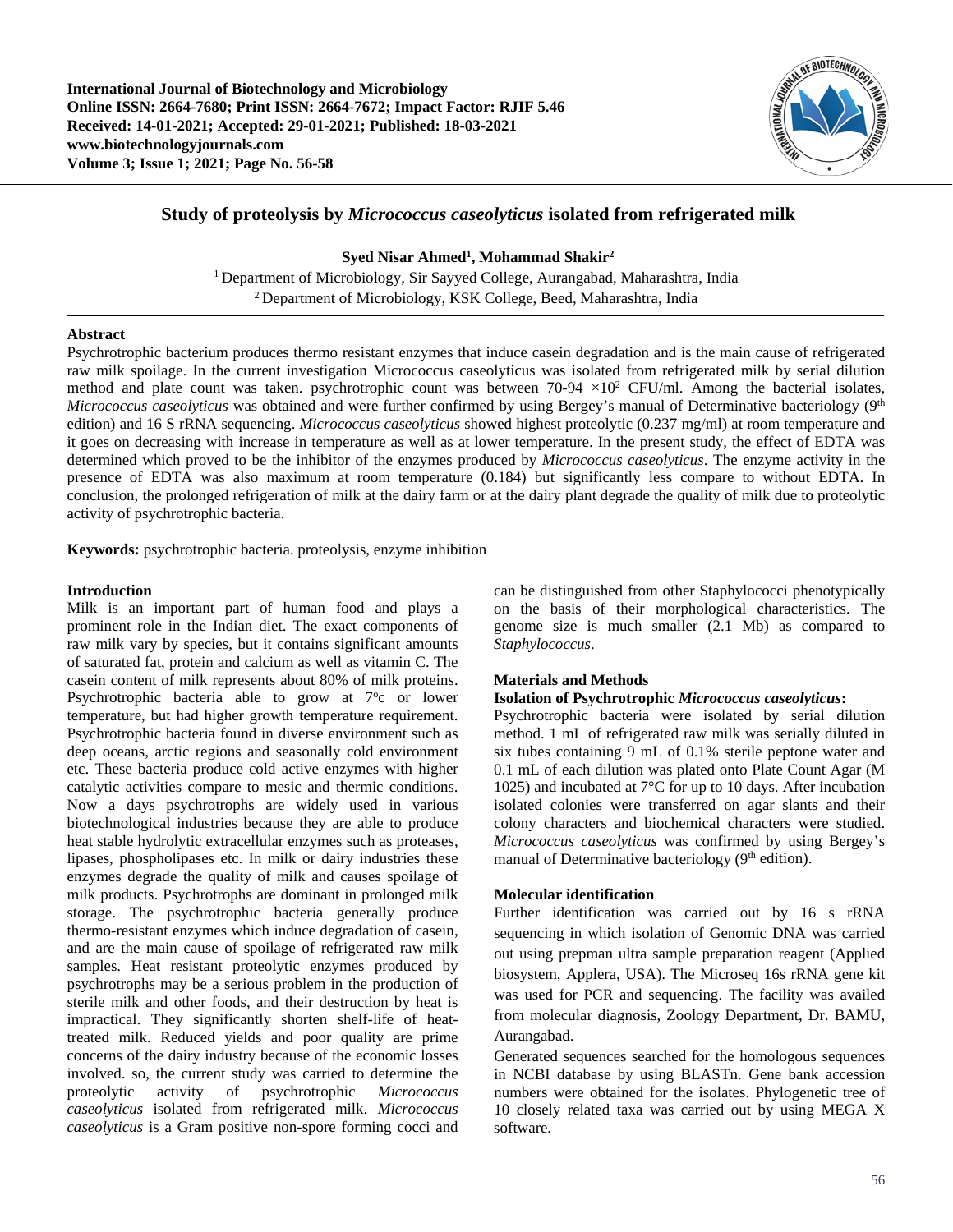#### **Proteolytic activity**

Psychrotrophic *Micrococcus caseolyticus* isolated form Plate Count Agar was inoculated on Milk Agar plates (M103) and incubated for 24 h at 37°C for the evaluation of proteolytic activity. The presence of clearing zones in Milk Agar plates indicating proteolysis was recorded. *Micrococcus caseolyticus* that produced halos in milk agar plates was inoculated in mineral medium (0.5 g/L NaCl, 0.4 g/L K<sub>2</sub>HPO<sub>4</sub>, 0.3 g/L KH<sub>2</sub>PO<sub>4</sub>) containing 10 g $\Lambda$  casein( pH 7.0) and incubated for up to 72 h at  $30^{\circ}$ C in an orbital shaker at 120 rpm for enzyme production. A sample of the culture was then centrifuged at 1000 g for 15 min in 1.5 mL tubes to separate cell biomass and supernatant. The supernatant was used as crude enzyme for the analysis of proteolytic activity.

**Table 1:** Enzyme activity protocol

| S No                                                               | <b>Reagent</b>                  | <b>Blank</b> (ml) | Standard (ml) |  |  |
|--------------------------------------------------------------------|---------------------------------|-------------------|---------------|--|--|
|                                                                    | Casein                          |                   |               |  |  |
| 2                                                                  | Phosphate buffer                |                   |               |  |  |
| 3                                                                  | Enzyme                          |                   |               |  |  |
| 4                                                                  | Distilled water                 |                   |               |  |  |
| Incubate at room temperature for 30 minutes                        |                                 |                   |               |  |  |
| 5                                                                  | <b>TCA</b>                      |                   |               |  |  |
| Stand for 20 minutes and filter through Whatman Filter Paper no 42 |                                 |                   |               |  |  |
| 6                                                                  | Filtrate                        |                   |               |  |  |
| 7                                                                  | <b>NaOH</b>                     |                   |               |  |  |
| 8                                                                  | Na <sub>2</sub> CO <sub>3</sub> | 5                 |               |  |  |
| Stand for 10 minutes                                               |                                 |                   |               |  |  |
| 9                                                                  | Folins reagent                  | 0.5               | 0.5           |  |  |
| Stand for 10 minute and Read the absorbance at 670 nm              |                                 |                   |               |  |  |

#### **Effect of Temperature, protease inhibitor on proteolytic activity of** *Micrococcus caseolyticus*

Crude enzymes were incubated in 0.1 M phosphate buffer pH 7.0 at 25<sup>o</sup>C, 60<sup>o</sup>C for 30 min, 75<sup>o</sup>C, 100<sup>o</sup>C for 30 s, and 120<sup>o</sup>C for 10 s, and then proteolytic activity was measured as described above. The effect of protease inhibitors was determined after pre-incubation of the enzyme preparations with 5 mM EDTA for 10 min at  $25^{\circ}$ C and then proteolytic activity was measured as described above.

## **Assay of Milk coagulation**

Crude enzymes were filtered through Whatmann Filter Paper no 42 and mixed with UHT milk in sterile tubes to reach a final activity of 5  $\mu$ /ml. Tubes were incubated at 25<sup>0</sup>C for up to 3 days. Milk coagulation was observed by visual inspection at different times. As a control, the enzymes were inactivated by heating at  $100^0C$  for 15 min.

## **Results and Discussion**

The quality of a food product is directly linked to the quality of the raw material used in its production. Storage of refrigerated milk at the dairy farm is a practice that aims to reduce milk spoilage due to the acidifying activity of mesophilic bacteria. The refrigerated storage of milk may enable the growth of psychrotrophic bacteria, which are destroyed through the conventional milk heating processes used at dairy plants. However, many psychrotrophic microorganisms produce and secrete hydrolytic enzymes with spoiling effects. The spoilage of milk thus results in the production of many off-flavors which was characterized as fruity, musty, bitter, rancid and even putrid. Furthermore, their presence is not only linked to undesirable alteration in flavor, but residual activity of proteolytic enzymes can be related to gelation of milk and coagulation of milk proteins as well**.** In the current investigation, initially the psychrotrophic bacteria were isolated by serial dilution method and plate count was taken. The count of psychrotrophic bacteria showed value between 70-94  $\times$ 10<sup>2</sup> CFU/mL for refrigerated milk samples. These organisms were further characterized by different morphological, cultural, and biochemical tests and confirmed by using Bergey's Manual of Determinative Bacteriology (9<sup>th</sup>) edition). The organisms obtained were *Enterobacter* species, *Pseudomonas* species, *Bacillus* species, *Stenotrophomonas*  species, *Aeromonas* species *Micrococcus species*.

## **Identification of** *Micrococcus caseolyticus*

In the present study *Micrococcus caseolyticus* was selected for proteolytic activity and identified on the basis of morphological, biochemical and molecular characters. The partial sequence of 16S rRNA gene of an isolate *Micrococcus caseolyticus* was carried out which contain 309 bases were given below.

GCACTCTGGCCGATCACCCACTCAGGTCGGCTATGTA TCGTCGACTTGGTGAGGCGTTACCTCACCAACTAGCT AATACACCGCGGGTGCATCTATAAGTGACAGCAGAA CCGTCTATCACTATTGCTTCATGCGAAGCTAAATATT AAGCGGTATTAGCTCCGGTATCCCGAAGTTATCCCA GTCTTATAGGTAGGTTACCCACGTGTTACTCACCCGT CCGCCGCTAACATCAGAGAGTGGAAGCTCTCTCGTC CGTTCGCTCGACTTGCATGTATTAGGCTCGCCCACAG CGTTCATCCTGAGCG

The phylogenetic position of 10 taxa including isolate in relation to *Micrococcus* genus in Gene Bank is given below



**Fig 1:** Phylogenetic position of isolated *Micrococcus caseolyticus* accession no MW366903 with closely related 10 taxa.

Proteolysis was determined at different temperature values. EDTA was used as protease inhibitor and then proteolytic activity was studied as per the previous protocol. All the results were compared with original proteolytic activity of organisms among these at room temperature highest proteolytic activity was observed (0.237 mg/ml) in the absence of enzyme inhibitor EDTA. Proteolytic activity was also determined in the presence of enzyme inhibitor EDTA, which also showed highest activity at room temperature (0.184 mg/ml) but enzyme activity significantly decreased. Results are summarized in table 2 and graph 1.